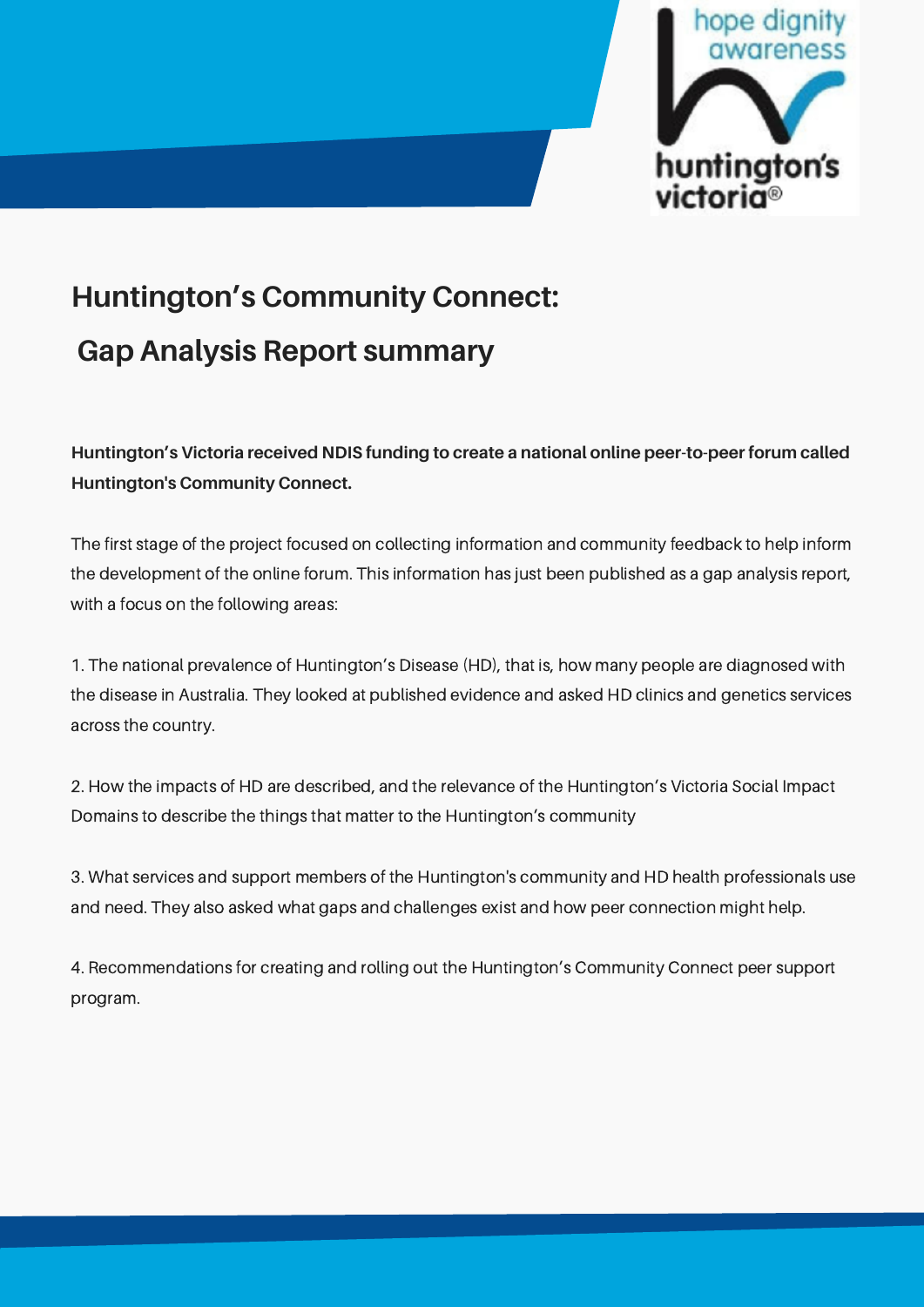

#### **2. Huntington's Victoria Social Impact Domains framework**

Huntington's Victoria's Social Impact Domains have been developed as a framework to identify and measure what matters to the HD community. The research confirmed the relevance of these domains and explored the relationship of this framework to others, such as COAG and the National Disability Insurance Scheme Outcome Framework.

The feedback was gathered through focus groups. Domains were described as either being about risks and safety orabout social inclusion. Risks and safety topics included housing stability and economic sustainability. Social inclusion included health and symptom management, physical wellbeing,emotional wellbeing, and building resilient relationships. All focus groups participants agreed that each of these domains was relevant.

## **3. Supports and services**

We conducted three focus groups. The first was with health professionals, the second was with community members who are gene positive, and the third was with community members who are gene negative and supporters of people with HD. Here is a summary of the main findings:

#### Who supports us?

Support is drawn from informal supports such as family and friends, semi-formal supports such as online peer-support groups and support workers, and formal supports, such as medical professionals.

Being knowledgeable and insightful were the top attributes of informal and semi-formal supports and of formal services which are not HD-specific (such as local medical services).

Trustworthiness, availability and geographic coverage were the top attributes of formal support services specific to HD (such as genetics counsellors).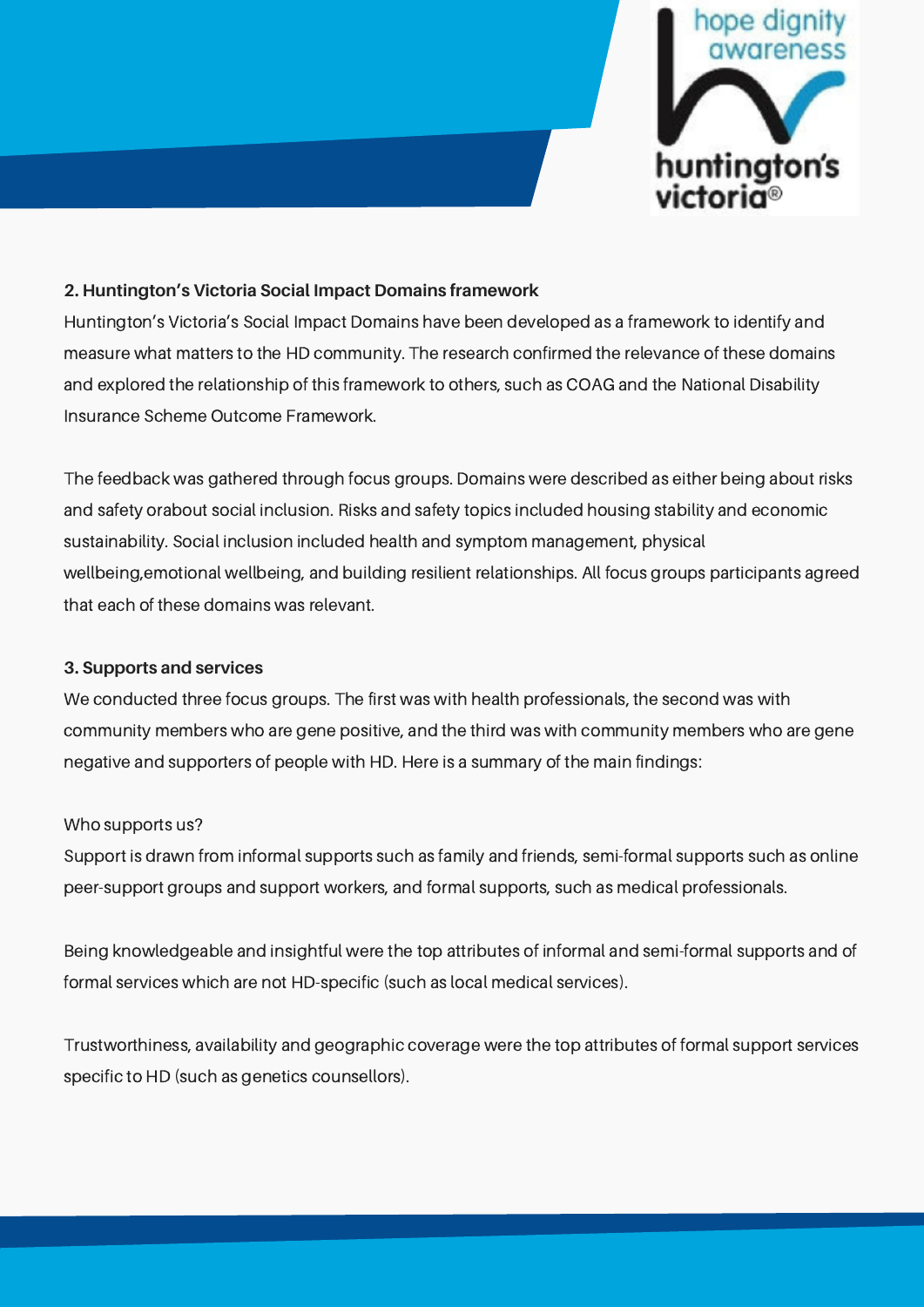

What kind of support do we need? Support needs to adapt and reflect the trajectory of Huntington's Disease.

Support might be emotional, such as having people stand with you; educational, such as advice about options; physical, such as actual help to physically manage; or it might be advocacy, such as working with others to make systems better.

The community accesses a range of systems and services: international (online support groups), national (NDIS, My Aged Care), state/ territory based (HD associations), regional (health networks) and local (local councils and community facilities).

People want more local support but recognised that given the rarity of the condition that regional networks were more likely.

Knowledge sharing can be empowering: the power of collaborating and sharing information and experiences was described as valuable and energising. The community described a feeling of 'strength in numbers'.

Peer support is seen as a creative way to work together to wrap supports around the person, across regions and across services.

# Gaps and challenges

The main gaps and challenges the community is facing with supports and services are outlined below:

## Geographic gaps

Across Australia, the quality and availability of services and supports is inconsistent. There are some great services available, but they do not cover all geographic areas.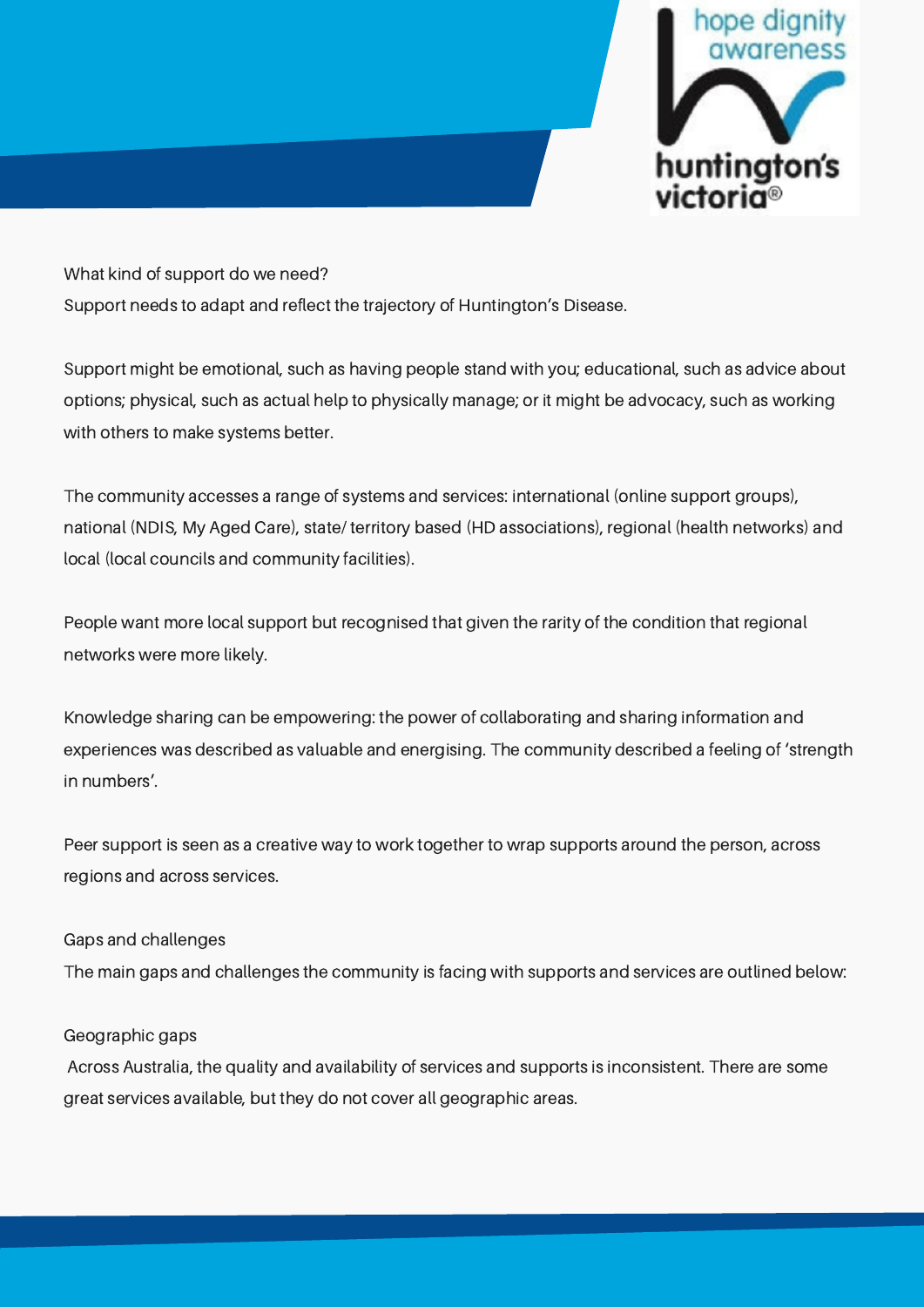

## Changing needs

Different supports are needed at different stages of the disease. There are challenges with getting the right information, approach, and reactions at the right time. People from the Huntington's community were very clear that there is a right and wrong time for certain types of information. The professional community agreed, suggesting, 'Lived experience needs to be mapped around stage of illness'.

## Support system complexity

The system of formal, semi-formal and informal supports is complex and keeps changing. It is extremely important for the community to have access to experienced people who can advise how the system works.

## Innovation gaps and opportunities

We found that some new supports are simply not accessible to many people. For example, the smart technologies and concierge-style supports in new Specialist Disability Accommodation settings cannot be delivered at home or in other forms of residential care.

## Intersectionality gaps

There is an absence of intersectional services and support; for example, indigenous-focused services.

## **4. Recommendations**

The report made a number of recommendations in implementing Huntington's Community Connect, including that:

·the service is constructed with clear roles and support structures

·the community is made aware of the relationship between peer support and other forms of support ·the service provides clear links to other resources by subject and region.

·the service should be monitored closely to make sure processes are being followed. This monitoring should continue ongoing.

The service should be opt-in and flexible according to individual needs.